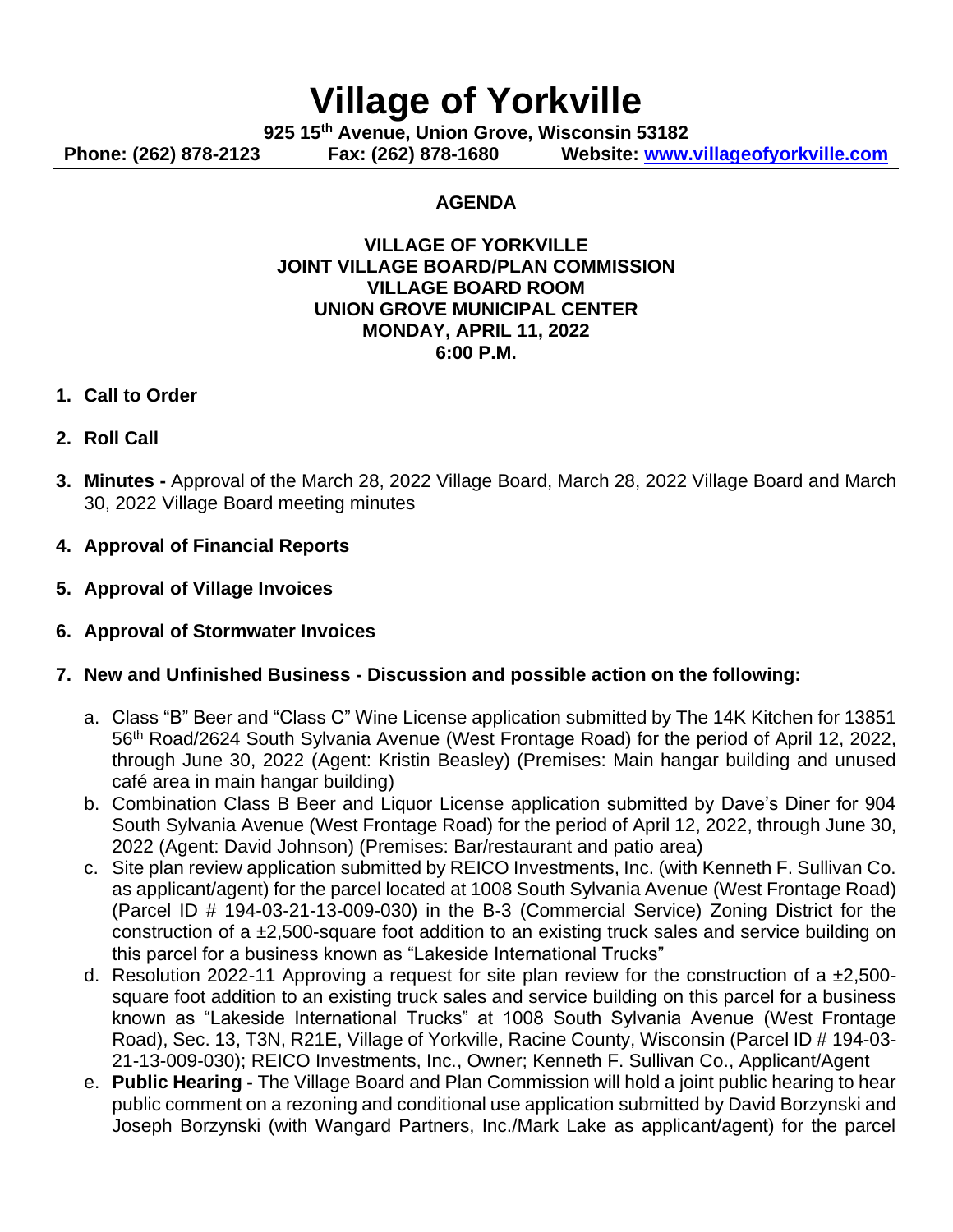located at 2200 South Sylvania Avenue (West Frontage Road) (Parcel ID # 194-03-21-24-002- 000) in the B-3 (Commercial Service) and M-3 (Heavy Industrial) Zoning Districts to rezone the portion of this parcel located in the B-3 (Commercial Service) Zoning District to the M-3 (Heavy Industrial) Zoning District, and to construct a ±399,900-square foot industrial building on this parcel

- f. Rezoning and conditional use application submitted by David Borzynski and Joseph Borzynski (with Wangard Partners, Inc./Mark Lake as applicant/agent) for the parcel located at 2200 South Sylvania Avenue (West Frontage Road) (Parcel ID # 194-03-21-24-002-000) in the B-3 (Commercial Service) and M-3 (Heavy Industrial) Zoning Districts to rezone the portion of this parcel located in the B-3 (Commercial Service) Zoning District to the M-3 (Heavy Industrial) Zoning District, and to construct a ±399,900-square foot industrial building on this parcel
- g. Plan Commission Resolution 2022-01 Recommending approval of an ordinance amending the Racine County Code of Ordinances as adopted by the Village of Yorkville under Section 55-1(a) of the Code of Ordinances of the Village of Yorkville relating to the rezoning of ±12.18 acres of land from the B-3 (Commercial Service) Zoning District to the M-3 (Heavy Industrial) Zoning District, part of the S½ of the NE¼ of Sec. 24, T3N, R21E, the parcel located at 2200 South Sylvania Avenue (West Frontage Road) (Parcel ID # 194-03-21-24-002-000), to construct a ±399,900-square foot industrial building on this parcel; David Borzynski and Joseph Borzynski, Owner; Wangard Partners, Inc./Mark Lake, Applicant
- h. Ordinance 2022-03 Amending the Racine County Code of Ordinances as adopted by the Village of Yorkville under Section 55-1(a) of the Code of Ordinances of the Village of Yorkville relating to the rezoning of ±12.18 acres of land from the B-3 (Commercial Service) Zoning District to the M-3 (Heavy Industrial) Zoning District, part of the S½ of the NE¼ of Sec. 24, T3N, R21E, the parcel located at 2200 South Sylvania Avenue (West Frontage Road) (Parcel ID # 194-03-21- 24-002-000), to construct a ±399,900-square foot industrial building on this parcel; David Borzynski and Joseph Borzynski, Owner; Wangard Partners, Inc./Mark Lake, Applicant
- i. Resolution 2022-12 Approving a request for a conditional use permit to construct a  $\pm 399,900$ square foot industrial building on this parcel at 2200 South Sylvania Avenue (West Frontage Road), Sec. 24, T3N, R21E, Village of Yorkville, Racine County, Wisconsin (Parcel ID # 194-03- 21-24-002-000); David Borzynski and Joseph Borzynski, Owner; Wangard Partners, Inc./Mark Lake, Applicant
- j. Rezoning application submitted by Arch Stanton LLC (with Brian Lilly as applicant/agent) for the parcel located at 2025 51<sup>st</sup> Drive (Parcel ID  $#$  194-03-21-24-005-000) in the A-2 (General Farming and Residential II) Zoning District to rezone the easternmost ±40.22978 acres of this parcel from the A-2 (General Farming and Residential II) Zoning District to the M-2 (General Industrial) Zoning District
- k. Plan Commission Resolution 2022-02 Recommending approval of an ordinance amending the Racine County Code of Ordinances as adopted by the Village of Yorkville under Section 55-1(a) of the Code of Ordinances of the Village of Yorkville relating to the rezoning of ±40.22978 acres of land from the A-2 (General Farming and Residential II) Zoning District to the M-2 (General Industrial) Zoning District, part of the N½ of the NW¼ of Sec. 24, T3N, R21E, for the parcel located at 2025 51<sup>st</sup> Drive (Parcel ID # 194-03-21-24-005-000); Arch Stanton LLC, Owner; Brian Lilly, Applicant
- l. Ordinance 2022-04 Amending the Racine County Code of Ordinances as adopted by the Village of Yorkville under Section 55-1(a) of the Code of Ordinances of the Village of Yorkville relating to the rezoning of ±40.22978 acres of land from the A-2 (General Farming and Residential II) Zoning District to the M-2 (General Industrial) Zoning District, part of the N½ of the NW¼ of Sec. 24, T3N, R21E, for the parcel located at 2025 51<sup>st</sup> Drive (Parcel ID # 194-03-21-24-005-000); Arch Stanton LLC, Owner; Brian Lilly, Applicant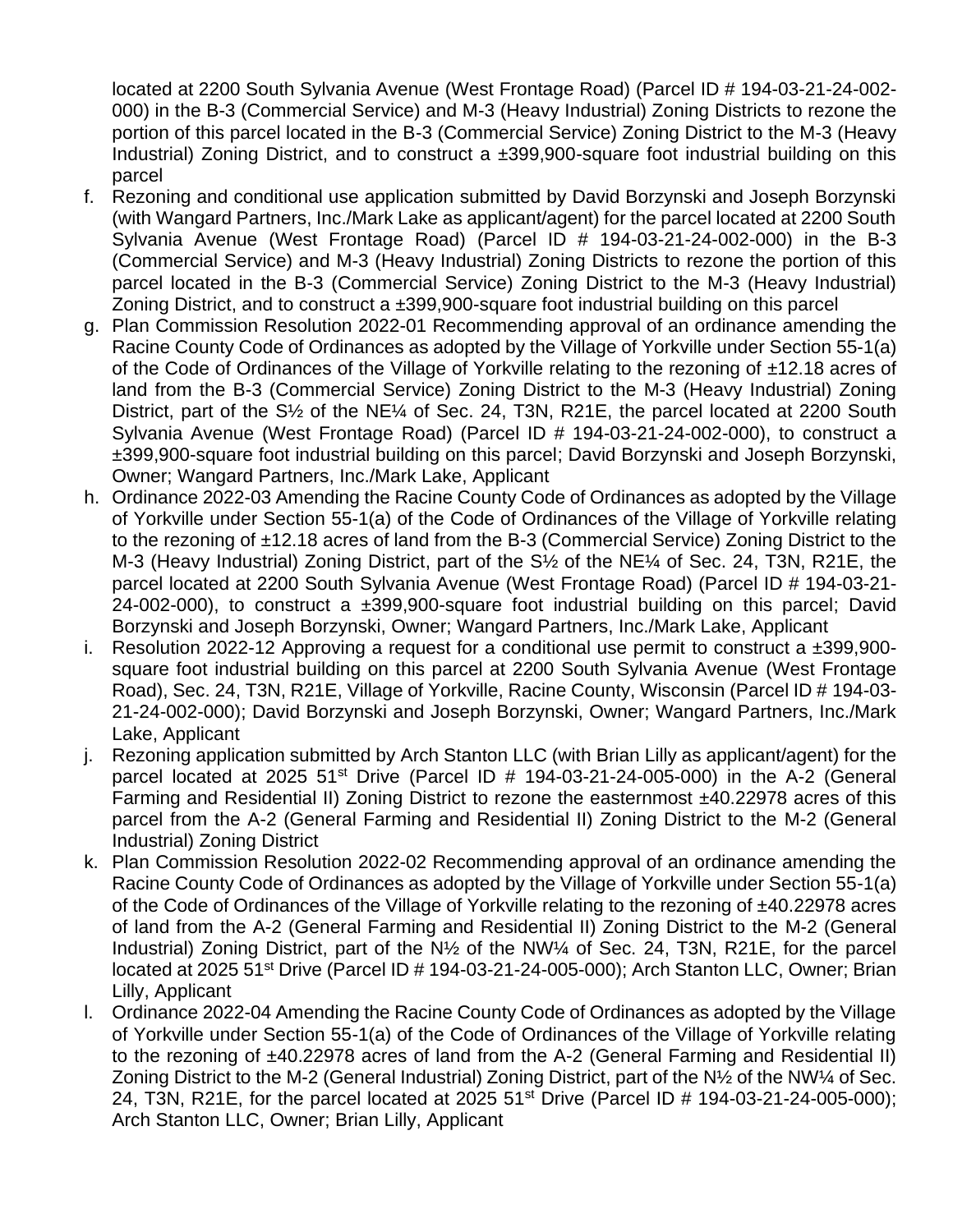- m. Road opening permit application submitted by Arch Stanton LLC (with Brian Lilly as applicant/agent) to open West Grandview Parkway for the purposes of connecting a proposed public street to West Grandview Parkway
- n. **Public Hearing -** The Village Board and Plan Commission will hold a joint public hearing to hear public comment on a rezoning and conditional use application submitted by 2502 Sylvania, LLC and TCTS, LLC (with Dragan Radeta as applicant/agent) for the parcel located at 2502 North Sylvania Avenue (West Frontage Road) and a portion of the parcel located at 2626 49<sup>th</sup> Drive (Parcel ID #'s 194-03-21-01-003-000 and 194-03-21-01-002-000) in the B-3 (Commercial Service), M-2 (General Industrial) and A-2 (General Farming and Residential II) Zoning Districts to rezone the parcel located at 2502 North Sylvania Avenue (West Frontage Road) and a portion of the parcel located at 2626 49<sup>th</sup> Drive to the B-5 (Highway Business) Zoning District, and to construct a ±9,999-square foot commercial building on these parcels for the sales, service, maintenance and leasing of trucks, trailers, recreational vehicles and equipment, and the construction of a parking area to be utilized as a truck terminal
- o. Rezoning and conditional use application submitted by 2502 Sylvania, LLC and TCTS, LLC (with Dragan Radeta as applicant/agent) for the parcel located at 2502 North Sylvania Avenue (West Frontage Road) and a portion of the parcel located at 2626 49th Drive (Parcel ID #'s 194-03-21- 01-003-000 and 194-03-21-01-002-000) in the B-3 (Commercial Service), M-2 (General Industrial) and A-2 (General Farming and Residential II) Zoning Districts to rezone the parcel located at 2502 North Sylvania Avenue (West Frontage Road) and a portion of the parcel located at 2626 49<sup>th</sup> Drive to the B-5 (Highway Business) Zoning District, and to construct a  $\pm 9.999$ square foot commercial building on these parcels for the sales, service, maintenance and leasing of trucks, trailers, recreational vehicles and equipment, and the construction of a parking area to be utilized as a truck terminal
- p. Plan Commission Resolution 2022-03 Recommending approval of an ordinance amending the Racine County Code of Ordinances as adopted by the Village of Yorkville under Section 55-1(a) of the Code of Ordinances of the Village of Yorkville relating to the rezoning of ±32.0203 acres of land from the B-3 (Commercial Service), M-2 (General Industrial) and A-2 (General Farming and Residential II) Zoning Districts to the B-5 (Highway Business) Zoning District, part of the S½ of the NE¼ of Sec. 01, T3N, R21E, for the parcel located at 2502 North Sylvania Avenue (West Frontage Road) and a portion of the parcel located at 2626 49th Drive (Parcel ID #'s 194-03-21- 01-003-000 and 194-03-21-01-002-000), for the construction of a ±9,999-square foot commercial building on these parcels for the sales, service, maintenance and leasing of trucks, trailers, recreational vehicles and equipment, and the construction of a parking area to be utilized as a truck terminal; 2502 Sylvania, LLC and TCTS, LLC, Owner; Dragan Radeta, Applicant/Agent
- q. Ordinance 2022-05 Amending the Racine County Code of Ordinances as adopted by the Village of Yorkville under Section 55-1(a) of the Code of Ordinances of the Village of Yorkville relating to the rezoning of ±32.0203 acres of land from the B-3 (Commercial Service), M-2 (General Industrial) and A-2 (General Farming and Residential II) Zoning Districts to the B-5 (Highway Business) Zoning District, part of the S½ of the NE¼ of Sec. 01, T3N, R21E, for the parcel located at 2502 North Sylvania Avenue (West Frontage Road) and a portion of the parcel located at 2626 49th Drive (Parcel ID #'s 194-03-21-01-003-000 and 194-03-21-01-002-000), for the construction of a ±9,999-square foot commercial building on these parcels for the sales, service, maintenance and leasing of trucks, trailers, recreational vehicles and equipment, and the construction of a parking area to be utilized as a truck terminal; 2502 Sylvania, LLC and TCTS, LLC, Owner; Dragan Radeta, Applicant/Agent
- r. Resolution 2022-13 Approving a request for a conditional use permit to construct a  $\pm 9.999$ square foot commercial building on these parcels for the sales, service, maintenance and leasing of trucks, trailers, recreational vehicles and equipment, and to construct a parking area to be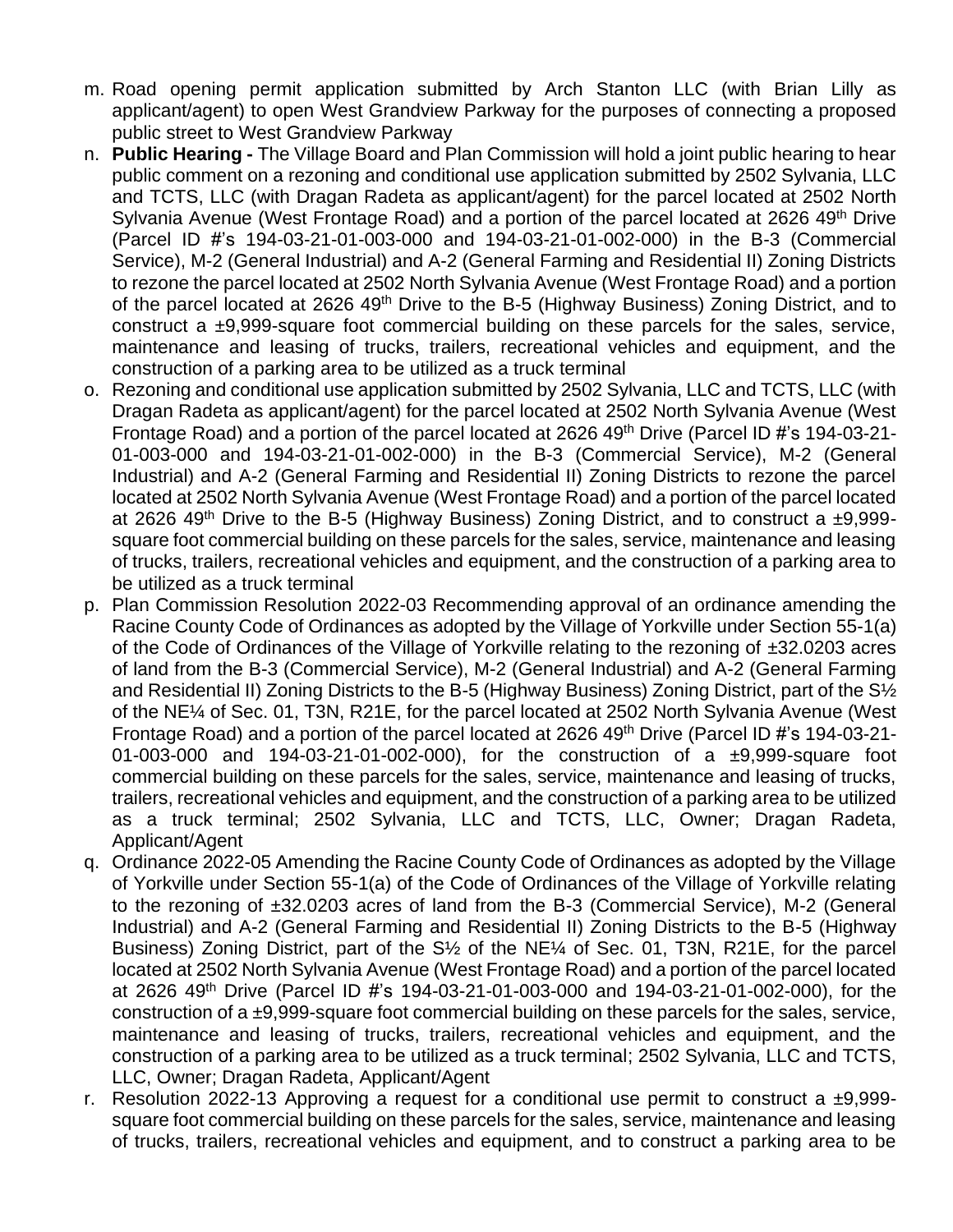utilized as a truck terminal at 2502 North Sylvania Avenue (West Frontage Road) and a portion of the parcel located at 2626 49<sup>th</sup> Drive, Sec. 01, T3N, R21E, Village of Yorkville, Racine County, Wisconsin (Parcel ID #'s 194-03-21-01-003-000 and 194-03-21-01-002-000); 2502 Sylvania, LLC and TCTS, LLC, Owner; Dragan Radeta, Applicant/Agent

- s. **Public Hearing -** The Village Board and Plan Commission will hold a joint public hearing to hear public comment on a conditional use application submitted by Maria Sandoval for the parcel located at 14800 Braun Road (Parcel ID # 194-03-21-25-013-010) in the A-2 (General Farming and Residential II) Zoning District to occupy an existing barn with an event venue business, to exceed the accessory structure maximum aggregate total footprint area and to construct an open-sided accessory structure
- t. Conditional use application submitted by Maria Sandoval for the parcel located at 14800 Braun Road (Parcel ID # 194-03-21-25-013-010) in the A-2 (General Farming and Residential II) Zoning District to occupy an existing barn with an event venue business, to exceed the accessory structure maximum aggregate total footprint area and to construct an open-sided accessory structure
- u. Resolution 2022-14 Approving a request for a conditional use permit to occupy an existing barn with an event venue business, to exceed the accessory structure maximum aggregate total footprint area and to construct an open-sided accessory structure at 14800 Braun Road, Sec. 25, T3N, R21E, Village of Yorkville, Racine County, Wisconsin (Parcel ID # 194-03-21-25-013- 010); Maria Sandoval, Owner; Maria Sandoval, Applicant/Agent
- v. Resolution 2022-15 Opposing the Wisconsin Department of Transportation's proposed roundabout at the intersection of Colony Avenue (U.S. Highway 45) and Plank Road (Racine County Highway A) in the Village of Yorkville, Racine County, Wisconsin
- w. North Colony Avenue paving and drainage program project driveway culvert replacement
- x. 53<sup>rd</sup> Drive paving and drainage program project cross culvert replacement
- y. Raynor Avenue cross culvert replacement
- z. Annual road tour report
- aa.Well #2 site acquisition appraisal proposal
- bb.Special Event Permit application submitted by Jodi Klug on behalf of Racine Instinctive Bowmen for the Archery/Hunting Swap Meet, to be held at  $14403\,50$ <sup>th</sup> Road, on Saturday, May 21, 2022
- cc. 2021-2022 annual Operator License application submitted by Ashley Taylor

# **8. Reports**

- a. Building Inspector's Report report on building permits issued and other activity
- b. Engineer's Report report on activities and issues
- c. Yorkville Stormwater Utility District Report report on activities and issues
- d. Roads/Public Works Committee Report report on activities and issues
- e. Village President's Report report on activities and issues
- f. Administrator/Clerk's Report report on activities and issues
- **9. Public Comments, Questions and Suggestions -** 5-minute limit per person

# **10.New and Unfinished Business - Discussion and possible action on the following:**

a. **Closed Session:** The Village Board may entertain a motion to go into CLOSED SESSION pursuant to Wisconsin Statutes Section 19.85(1)(e)\* to discuss the 2200 South Sylvania Avenue (West Frontage Road) financial assistance request from Wangard Partners and a proposed development of the parcel located at 2025 51st Drive and issues related thereto